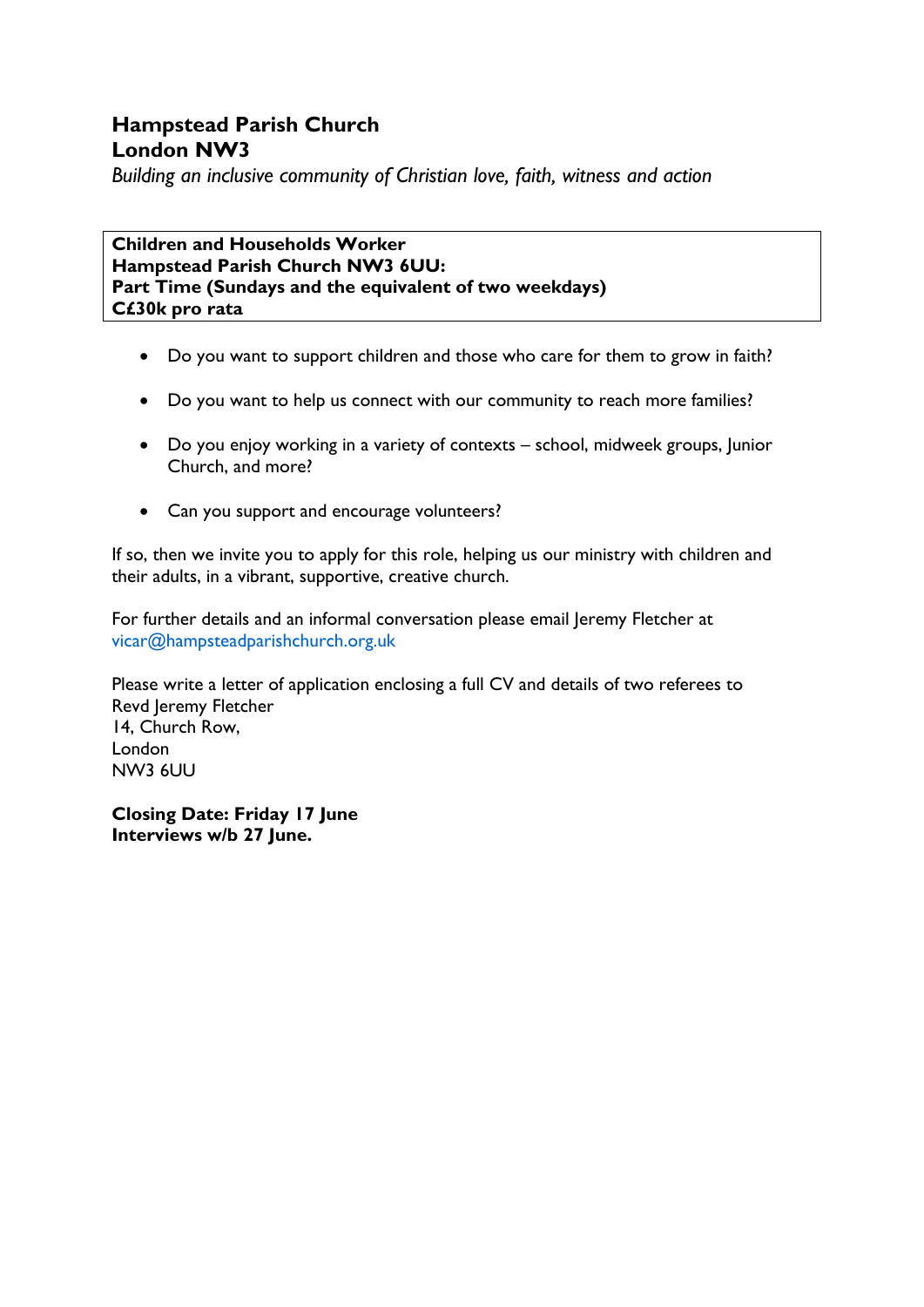#### **Who we are:**

A thriving Inclusive Church in a beautiful part of North London. Our worship is eucharistically centred and chorally led.

We have a primary school connected to the church, a highly regarded Junior Choir led by professional musicians, and a team of enthusiastic volunteers.

The staff team includes of the Vicar, Jeremy Fletcher; the Assistant Curate, Graham Dunn; the Associate Priest, Jan Rushton; and our Administrator, Director of Music, and Director of the Junior and Community Choirs.

#### **What we are looking for:**

Someone with experience in children's ministry within the Anglican tradition, or equivalent experience working with children and households in other contexts.

Someone skilled in recruiting and working with volunteers, committed to including people and working in a participative manner.

Someone creative in developing new programmes, including midweek groups, schools work, and ministry around baptism, admission to communion, and confirmation.

Someone committed to reflective practice, willing to try new things and experiment.

Someone with good organisational and motivational skills.

Someone able to plan and manage a budget.

Someone who shares the inclusive, loving values of Hampstead Parish Church.

## **What we can offer:**

- Training and support from our staff team and congregation (including our Children's Champion, Safeguarding and Health and Safety Officers).
- A competitive salary
- Flexibility in terms of start date and hours (with some set times). *Term-time-only work is a possibility* – please contact us for a conversation if this is your preference.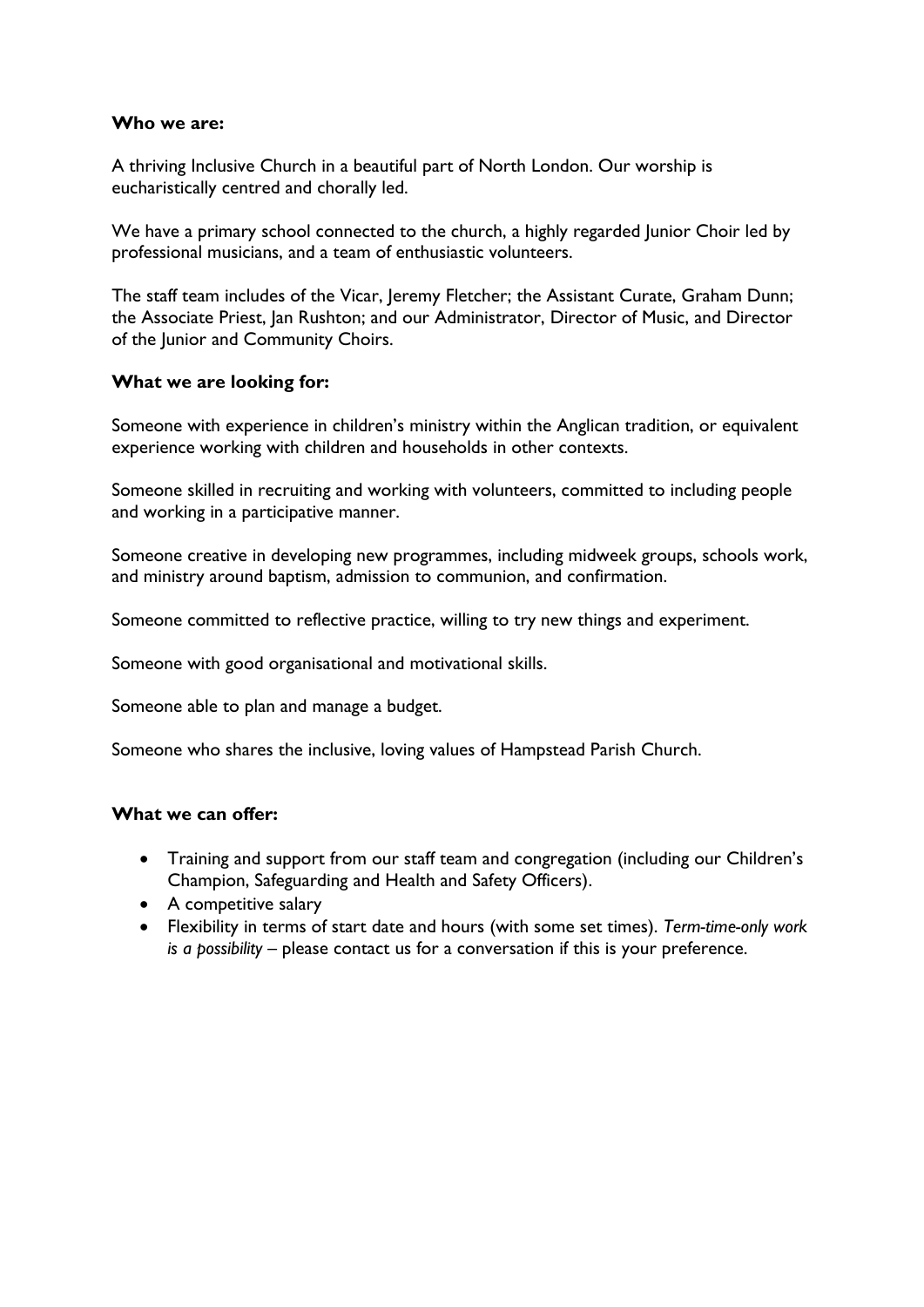## **Detailed Particulars**

#### **About Us**

Hampstead Parish Church (St John-at-Hampstead) is an historic church in North London, Zone 2/3) in the Borough of Camden and the Camden Deanery of the Edmonton Episcopal Area of the Diocese of London. The Electoral Roll is around 230, and up to 200 people worship regularly on Sundays (in person and online).

HPC aims to be:

a compassionate, open church, both locally rooted and globally connected, confidently sharing the good news of God, Father, Son and Holy Spirit, seeking justice, welcoming all, and walking alongside one another in love and faith

With God's help HPC is committed to

- growing in impact and numbers
- offering open welcome and active invitation
- helping people of all ages to come to and deepen faith
- being creative and generous in offering worship, developing mission and working for justice
- working in partnership with others to pursue shared goals

HPC is in the sacramental tradition of the Church of England. Sunday worship is robed, Eucharistic, and chorally led. Pre-Covid, up to 150 people attended the 10.30 service each week, and numbers are around two thirds of that figure, with an online presence also.

Children are admitted to Communion at around Year 2, and confirmation happens from Year 7. Junior Church and Junior Choir take place every Sunday during school terms, and there is a monthly All Age Eucharist. There are very close links to Hampstead Parochial School, a highly regarded church primary with around 220 pupils.

Covid has a major impact on our work among children, and there is rebuilding to do in Sunday ministry and midweek, where two previous gatherings (a toddler group, and a worship service for 0-to-5-year-olds) have not yet restarted. The opportunities for renewal and growth are great. Our vision is for our children and young people to grow in numbers and faith, to re-establish midweek work, and to continue and develop relationships with local schools.

We are open to someone who is able to help us think creatively about ways in which we may rebuild *differently*, not just put things back the way they were. Your creativity and vision are important, and you will be supported in analysing what is needed, trying new things, reflecting on, and changing things as needed, in consultation with the staff, congregation, children, and PCC.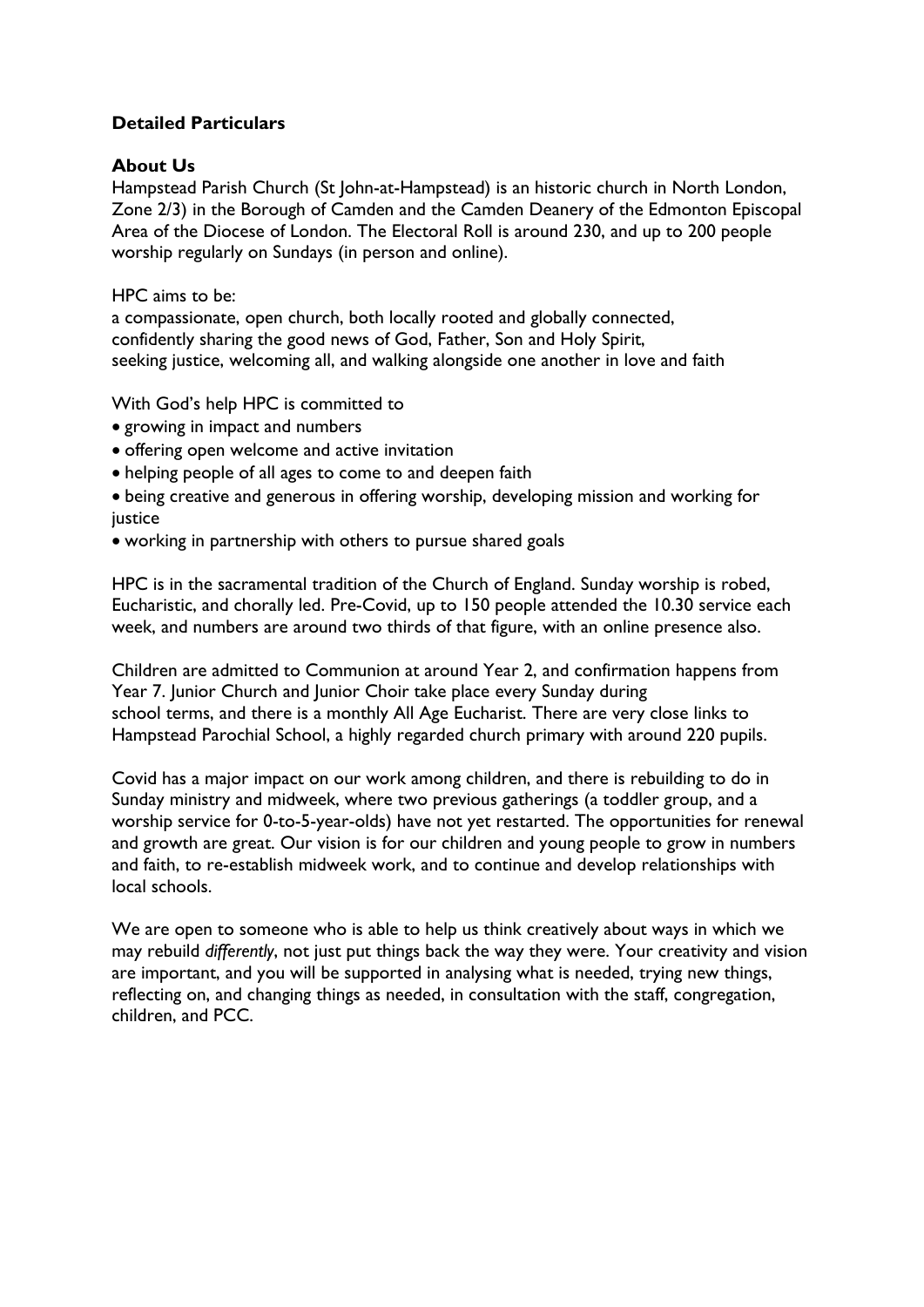# **Terms and Conditions**

The role is half time. We are keen to enable the right person to join us, and are open to conversations about when midweek work takes place, about work during school holidays, and about travel and living arrangements.

Hours can be worked flexibly. Sunday mornings are essential, and holidays should avoid peak times of involvement. There will be some evening work, including attendance at PCC and planning meetings.

We envisage the pro-rata salary to be around 30k per annum depending on experience.

Six weeks holiday per year. Contributions will be made into an agreed pension scheme.

## **Expected Duties & Responsibilities**

NB: There will be different workloads in these areas at different times. Some of these elements will not be included as part of the work immediately, but will be added once other elements are up and running, and therefore taking less time.

## **Leadership:**

- Working with the PCC and staff, to develop a strategy for ministering with children and their households.
- Along with Safeguarding Officer, Children's Champion, PCC, and staff, to ensure that Church of England guidance, legal frameworks, and best practices – including safeguarding – are adhered to at all times.
- To work with staff and PCC to expand intergenerational relationships within existing congregations, and to connect with more children and their households in the community.
- Across all areas of work, to include children in the wider mission and ministry of the church.
- To support parents and carers in nurturing faith at home.
- To recruit, support, and manage a team of volunteers.
- To attend staff meetings, occasional PCC meetings, and, as needed, meetings of the Children's Working Group.
- To be committed to professional development, attending training and networking events when useful.

## **Sunday mornings:**

- To coordinate the leadership of children's groups during the 10:30 service (including the Junior Choir)
- To take an active role in planning and leading All-Age Worship

## **Midweek groups:**

- To relaunch, or develop new, midweek groups with children and their carers in the community.
- To nurture discipleship and faith in these groups.
- To work with the Junior Choir leaders to consider how to support and enable the faith journey of Junior Choir members, and put these plans into practice.